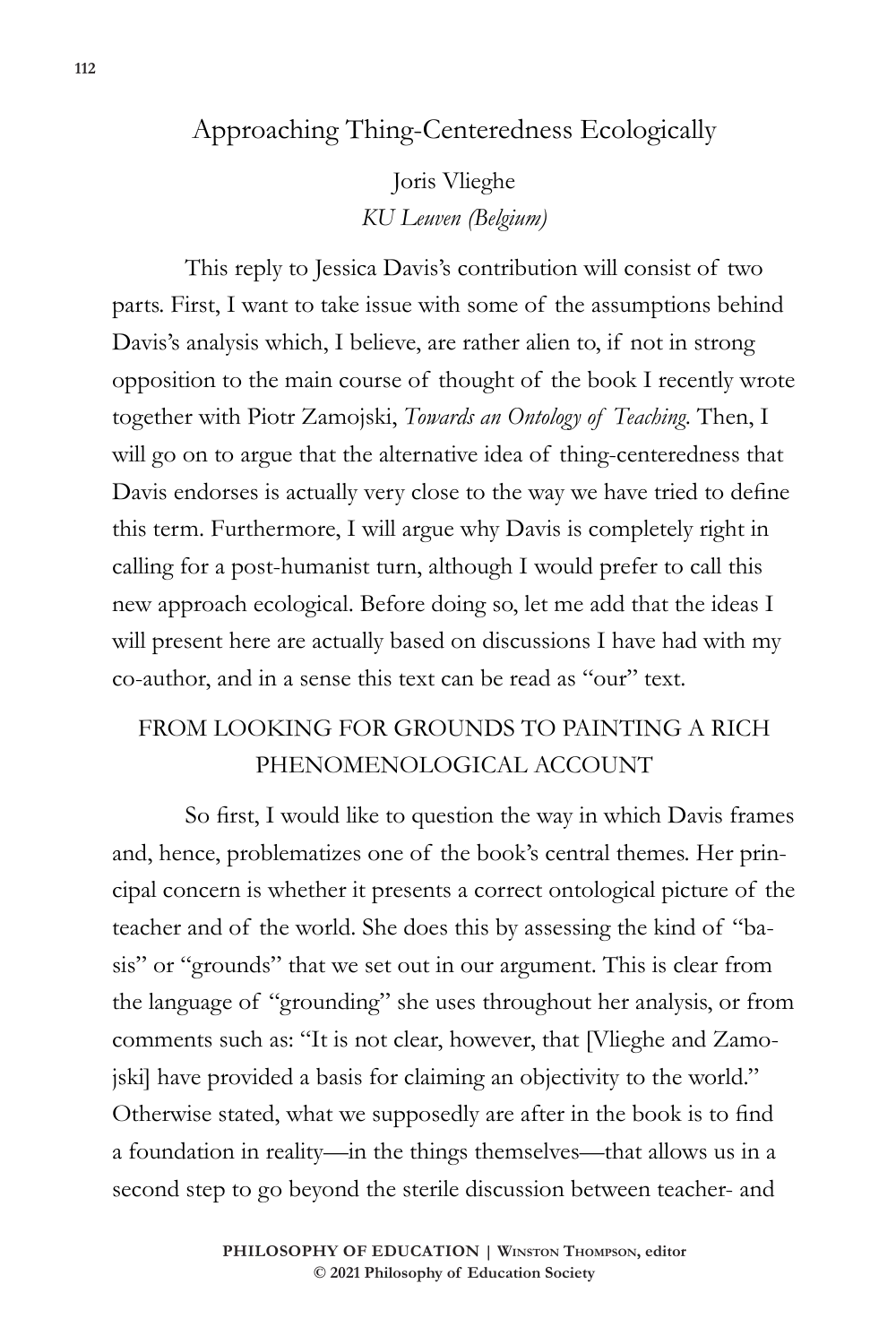student-centered positions, and to conceive of educational equality in a fresh way.

Given that we call our project "ontological," one might be easily tempted to represent our work in this vein, but this—as we try to make clear in the book—is nevertheless not the case. Our attempt to flesh out an ontological account of the teacher has nothing to do whatsoever with identifying conditions of possibility that might explain what teaching is, or that dictate how it should be conducted. This would entail a search for the "archè" of teaching. Instead, we start from experiences we—as students and as teachers—have with teaching, attempting to elucidate this phenomenon from the inside out: taking something that is *already* meaningful at face value, and trying to come up with a rich and detailed description, which hopefully speaks to the experience of our readers. Such a description, however, seeks to do more than talking about particular teachers and their teachings the ontic level—so as to capture *what teaching is all about*—the ontological level.<sup>1</sup> What we are after is an immanent and phenomenological account of what it means to be a teacher: showing that teaching is a meaningful practice in and of itself.

Hence, we are not interested in justifying that teaching is important in view of certain (ontic) features of reality or in view of (psychological, societal, or political) goals that need to be found outside of the practice of teaching itself. For instance, bringing about more equality is not an ideal to be set out as a goal to be achieved, which then calls for a teacher or for a particular kind of teaching (be it student- or thing-centered). Instead, we argue that when we teach—as in, when we try and show to the new generation that something is worthwhile, out of love for this very thing—we just perform equality, because our act of showing, drawing attention, and sharing is *itself* a verification of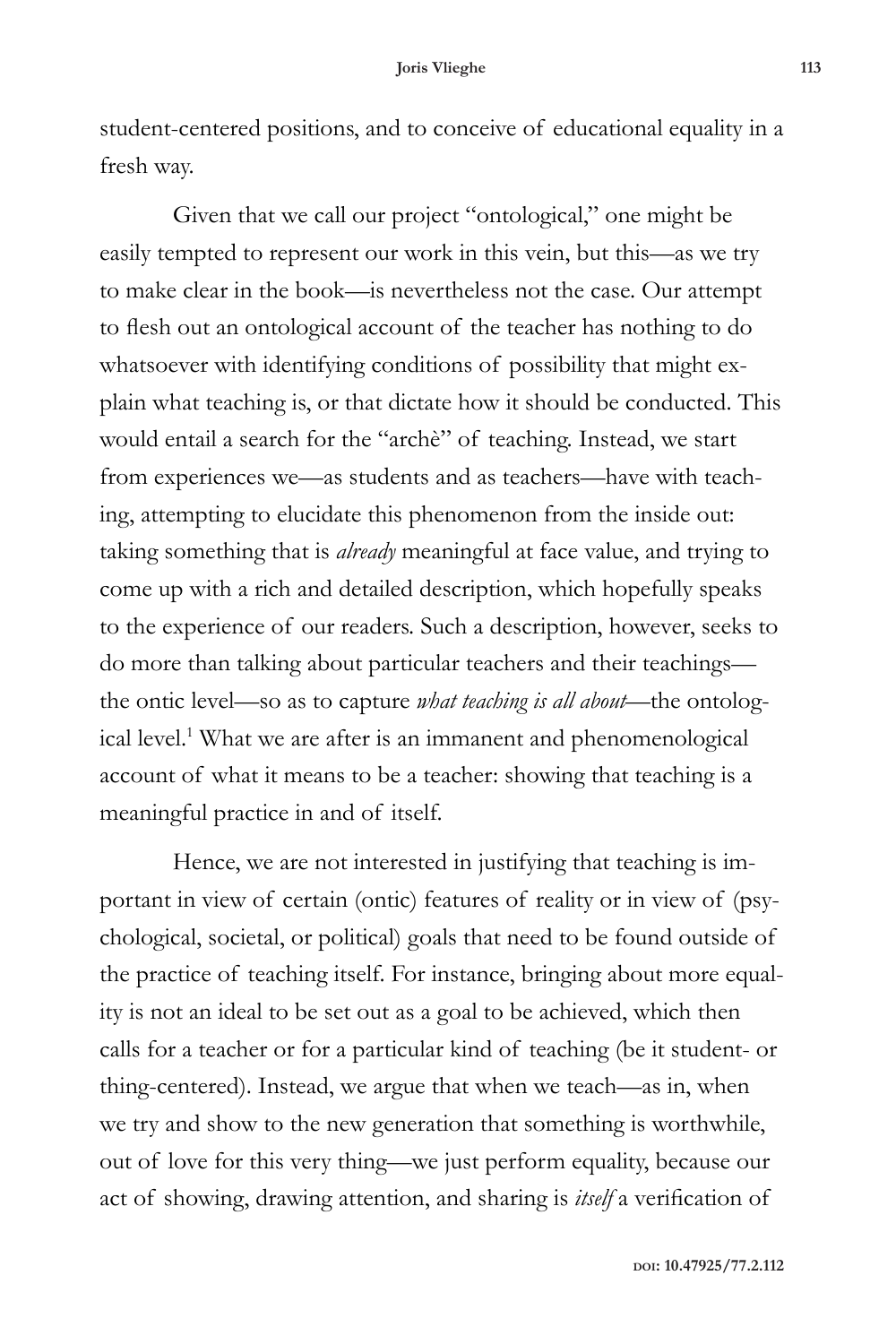equality of intelligence; any student can see, understand, appreciate and love what the teacher sees, understands, appreciates and loves. What happens, then, is a gathering around a thing of study that gains *itself* authority. Equality (just like our notion of love or affirmation) is not a precondition or a goal, but a way of relating to others and the world, and more exactly a properly *educational* way of doing so.

## EDUCATION: TAKING THE WORLD AND THE SUBJECT MATTER FULLY AS THING

These things said, I believe that the language of radical materialism which Davis brings forward in her article is extremely apt for developing an immanent ontology of teaching. She calls for taking seriously and literally the terms "world" and "thing" that are indeed so central in our argument. However, Davis suggests that we confuse *thing* with *subject matter* (and, more precisely, with a socially and culturally contingent construction of subject matter), and likewise that we mistake the *world* in its full material existence for a world given shape by the *conventions* inherent to an existing discourse or supporting a power apparatus. This is clear from her saying that our definition of teaching in terms of love for the world and passing it on boils down to love for the way the world is contingently given now (rather than love for the world *per se*). This would imply that we defend a purely conservative and protectionist view.

However, when we use the words "thing" and "world," we always take these in a strong ontological manner. We do not refer to societal constructions (the ontic level), which is also why we don't use the notion "curriculum." Rather, what we hint at is the radical *exteriority* of something next to or outside of ourselves: there is something "there" that exists independently of ourselves (and of what we think and desire). It is this exteriority that can surprise us, that is meaningful in and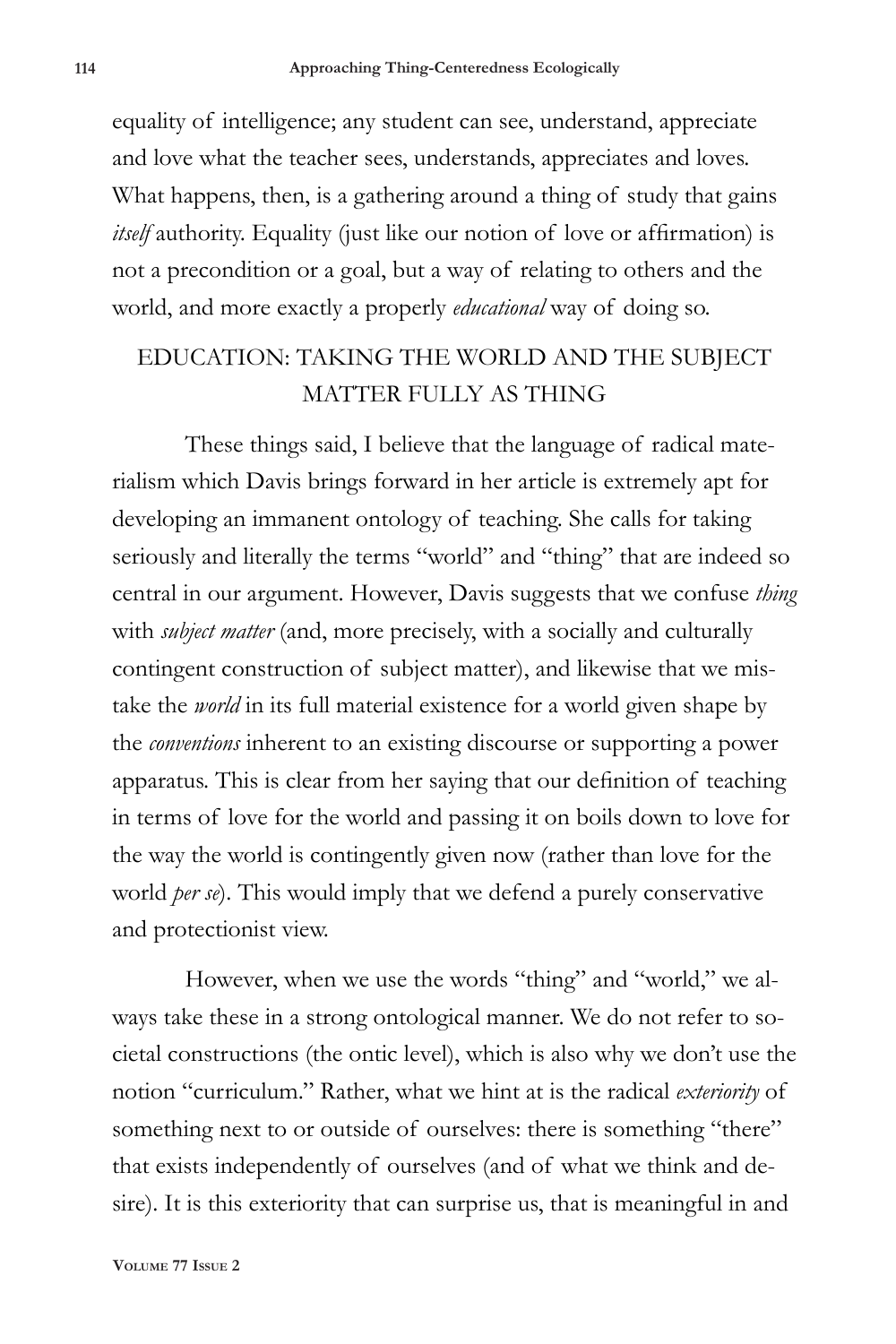## **Joris Vlieghe 115**

of itself, and that forces us to be attentive to it, to care for it, and—indeed—to study it. To be clear, this does not imply the acceptance of any form of (Levinasian) transcendence: we precisely hold that this exteriority is fully part of our immanent experience of the world—that there are things in the world is part of our "being-thrown" (*Geworfenheit*), to speak once more with Heidegger.<sup>2</sup>

Hence, thingness (like love or equality) can be seen as an immanent criterium to define education as such. Hence, when Arendt tries to define the essence of education and comes up with the idea that there is only one world, she exactly points at the "thingly" character of the world.<sup>3</sup> One reason behind the educational crisis she diagnoses is exactly that the world has lost this character; we are all locked up in many different "worlds" that we have constructed based on different historical and cultural perspectives and personal interests—an issue which is highly topical in a post-truth era. Hence the true educational gesture consists of showing that, in spite of this diversity, there is only one world that we share, and that is our responsibility.

So, the question is whether we regard the world as a thing in its own right or merely as relative to our particular interests and perspectives—the world as mere "object," to use once more a Heideggerian vocabulary. The same can be said about how we relate to subject matters: they can either be taken as *mere objects* or as *true things*, and only in the latter case are they educationally relevant. Again, another reason behind the crisis, Arendt holds, is that teachers are increasingly trained to become specialists in learning and teaching, and not in a discipline. Hence, they are supposed to be able to teach *anything*, as the "thing" doesn't matter for them. The same holds, I would add, when teachers want to impose their private views onto students about their discipline; then their doings are no longer about a truthfulness to the thing they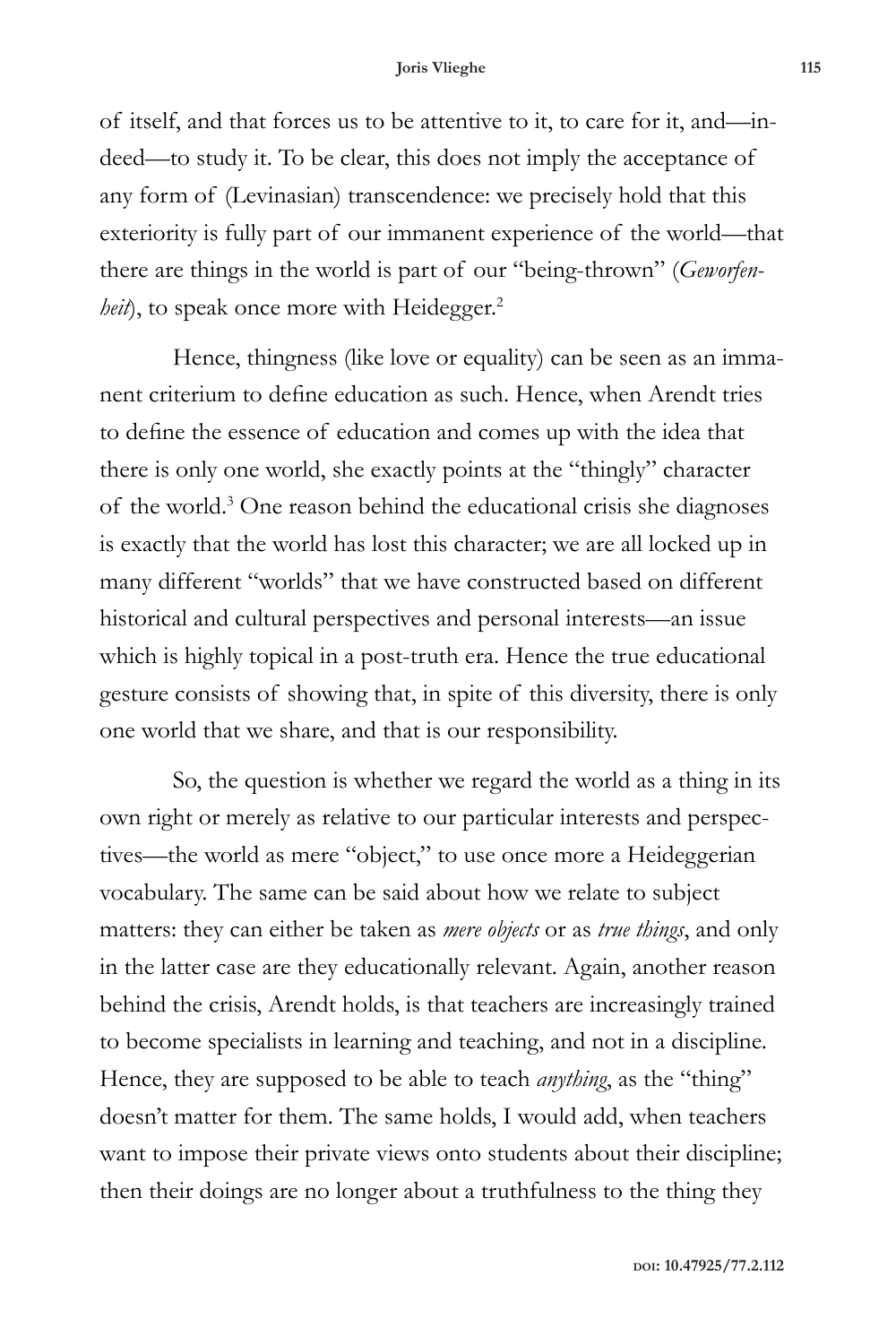love. Thing-centeredness exactly means that people—teachers and students—submit themselves to the exigencies of a discipline that forces them to be attentive to, to care for, and to study particular things. Calling their discipline, then, a subject *matter* is exactly meant to stress that both are under the authority of a thing.

Precisely for this reason the reference to the work of Karen Barad is well received. Again, not in the sense that her new materialist metaphysics has finally given us a ground to conceive coherently of thing-centeredness, but because Barad offers a language that can account for thing-centered education and teaching *at an experiential level, with great precision and in a fully immanent way*. When she says that "we know because we are *of* the world," this can be taken as a most accurate description of a transformative experience in which particular pedagogical material, or a broader discipline, becomes a thing of study.4 Then, we might undergo the "unique pedagogical agency of things to suspend human-centered worldliness" that Tyson Lewis hints at.5 If we really want to approach our world as thing instead of turning it into an object tamed by our own human-centered perspective, we certainly do better to fully stress our entanglement with the world in its full materiality. In line with what another new materialist scholar, Isabelle Stengers, suggests, this could be called, after the Ancient Greek word *oikos* (a place to live and dwell), an *ecological* approach towards teaching.<sup>6</sup>

- 2 Heidegger, *Being and Time.*
- 3 Hannah Arendt, *Between Past and Future: Eight Exercises in Political Thought* (New

<sup>1</sup> Compare with Martin Heidegger, *Being and Time,* trans. J. Macquarrie and E. Robinson (Oxford: Blackwell, 1962).